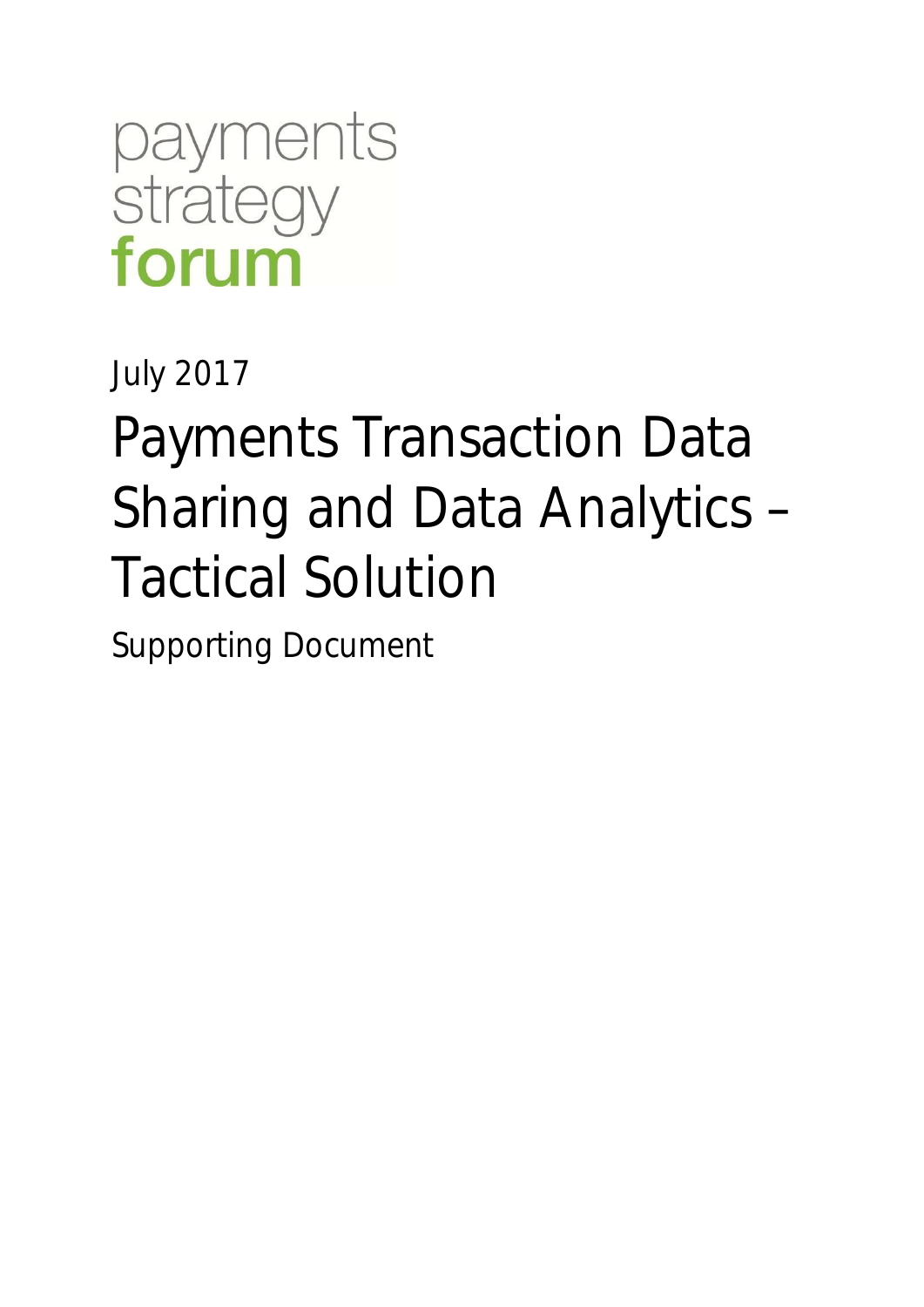### **Contents**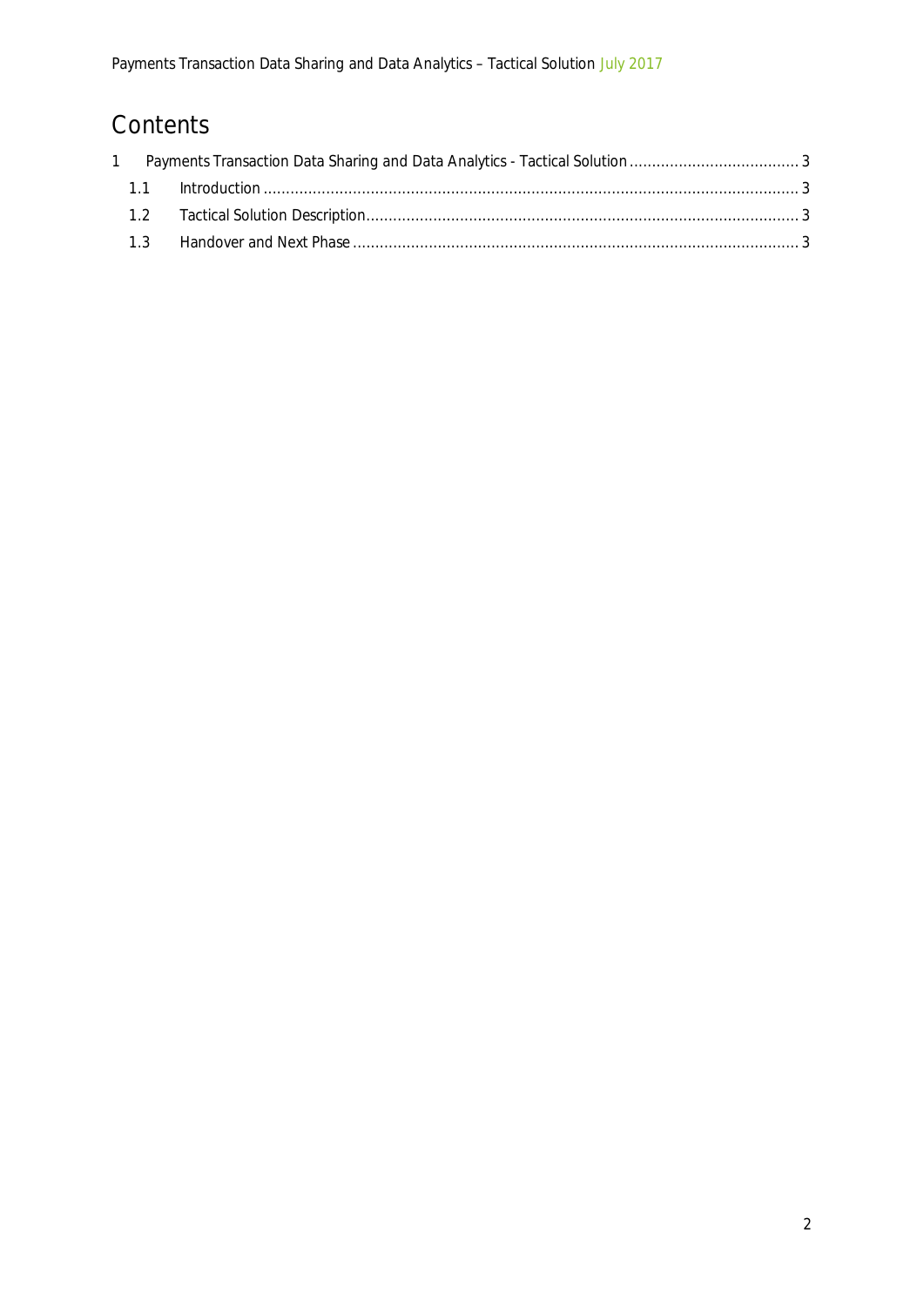## 1 Payments Transaction Data Sharing and Data Analytics - Tactical Solution

#### 1.1 Introduction

Payments in the UK can be made using multiple payments mechanisms (e.g. Bacs, CHAPS and Faster Payments). These payments systems can be used by criminals to launder stolen or misappropriated money, masking the trail of funds. This laundered money can be used to fund terrorism or organised crime, or allow criminals to profit from fraud.

In our November 2016 publication 'A Payments Strategy for the 21st Century'<sup>1</sup> (our Strategy), we proposed a Payments Transaction Data Sharing and Data Analytics solution to help fight financial crime that involves the misuse of payments systems.

During 2017, we have progressed the solution in two ways. This paper outlines the aims and approach for the tactical solution. It accompanies our 2017 consultation paper 'Blueprint for the Future of UK Payments', which details the strategic solution.

#### 1.2 Tactical Solution Description

The tactical solution will provide early benefit in the fight against financial crime. The tactical solution has two main components.

The first component of the tactical solution is the deployment of a Mule Insights Service alerting Financial Institutions (FIs) to mule account activity (accounts used by criminals to move money and hide the trail of funds). This service builds upon the Financial Fraud Action UK (FFA UK) money mules Proof of Concept (POC) in 2016, which demonstrated how the proceeds of crime move through the UK Payments network. The Mule Insights Service will trace money movements between accounts through the UK payments systems and use analytical techniques to identify which of these are likely to be mule accounts.

Secondly, this solution will develop a POC to address the Home Office Joint Fraud Taskforce requirement to support more extensive funds repatriation by FIs to the victims of fraud and financial crime. This will be used to provide robust analysis to better understand the source of funds that banks have frozen. It will also provide greater confidence and accuracy for banks to repatriate these funds to the original victims based on new data science techniques and legislative frameworks.

These activities will directly address some of the detriments outlined in our Strategy. The tactical solution will run until such time as a more comprehensive strategic solution can be implemented.

#### 1.3 Handover and Next Phase

The tactical solution was handed over in early July to Faster Payments Scheme Limited (FPSL) as a delivery body for implementation; this solution will transition into the New Payment System Operator (NPSO) later this year. FPSL will work with solution participants to finalise the technical scope and contractual arrangements for the tactical solution service. It is expected that the funds repatriation POC will start in 2017, with the Mule Insights Service likely to go live by early 2018.

The output of the funds repatriation POC will inform future operations to repatriate stolen funds and is likely to require legislative change. Once the POC tests the different methods for repatriating funds, a full assessment will be made to inform the design and implementation of a funds repatriation framework.

<sup>1</sup> https://consultation.paymentsforum.uk/final-strategy